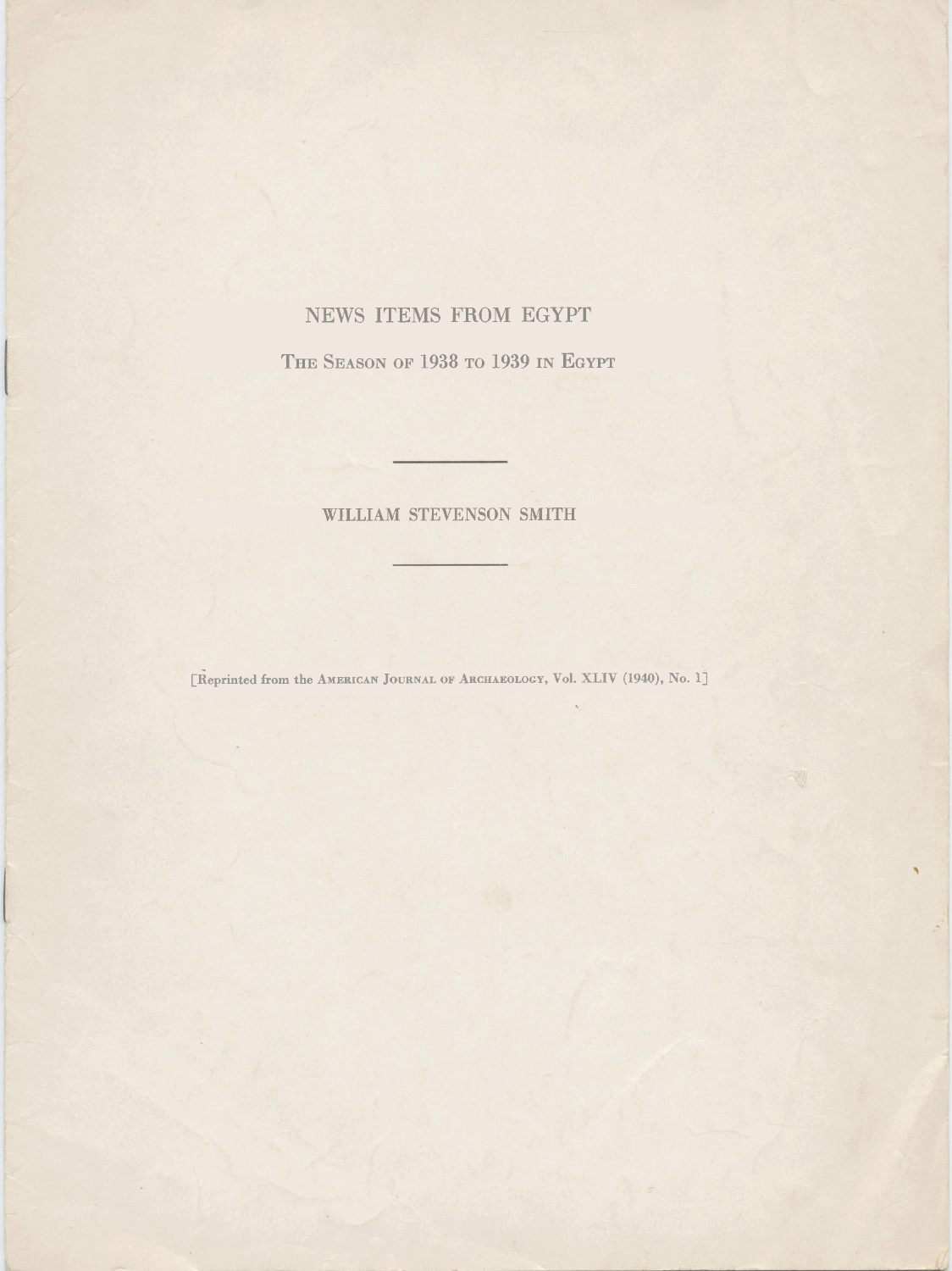## **NEWS ITEMS FROM EGYPT**

## **THE SEASON OF 1938 TO 1939 IN EGYPT**

toward its close by two outstanding discoveries, sealings of King Zer to Dynasty I. that of the splendid cache of burial equipment of Earlier in the season an intact burial chamber<br>Dynasty XXII found at Tanis by Prof. Montet of of Dynasty II was opened at Saqqarah. There, Dynasty XXII found at Tanis by Prof. Montet of of Dynasty II was opened at Saqqarah. There, Strassbourg, and, at the opposite end of Egyptian laid out on the floor in rough pottery platters and Strassbourg, and, at the opposite end of Egyptian laid out on the floor in rough pottery platters and history, by the amazing mass of practical tools alabaster dishes was a complete meal, prepared and other objects discovered by Walter B. Emery for the owner of the tomb. The bones of quail, at Saqqarah in a large tomb of Dynasty I. The pigeons and fish, ribs of beef, and the shrivelled<br>work at both these sites was great in promise for remains of vegetables, fruit, cakes and little recwork at both these sites was great in promise for remains of vegetables, fruit, cakes and little rec-<br>the future, and, as with other excavations which tangular loaves of bread present us in palpable were being pursued in Egypt, it is difficult to form the menu which has so long been familiar estimate the value of the results without specula- from the offering lists in every Old Kingdom tion as to how archaeological research may be chapel.3 continued in the field under present world At Tanis, between the south side of the temple

along the eastern edge of the archaic cemetery at group of burials of Dynasty XXII.<sup>4</sup> The first con-Saqqarah, Emery found this year that the wood- sisted of a granite room, with four limestone roofed brick chambers of the substructure had chambers opening from it. This contained a been subjected to a great fire. This had damaged broken red granite sarcophagus of Osorkon II and the central burial chamber and its objects almost heads from his canopic vases, **as** well as an intact irretrievably,<sup>1</sup> but had apparently prevented the sandstone anthropoid coffin of the chief priest of thieves from looting one of the adjoining maga- Amon, Hornekht. The opening of these coffins zines. In this was found a mass of furniture and was deferred to a later time. In one of the inner equipment in a remarkable state of preservation. chambers a sandstone coffin was inscribed outside The copper objects are especially interesting, both with the name of the Chancellor Ameni, but inside because of their number and the fact that many of with the name of Takelot II. Shawabtis of both the types had been hitherto known only from Osorkon II and Takelot II were also found. Howthe types had been hitherto known only from small models of a later period. All sorts of tools and ever, an alabaster vase and fragments of jewelry utensils were found, ranging from large adzes,<sup>2</sup> bore the name of Osorkon I.<br>knives and saws, down to tiny needles and awls. A neighboring shaft led to a limestone room knives and saws, down to tiny needles and awls. In addition to many copper vessels, some of un-<br>usual shape, there were ivory bracelets and play-<br>burial chamber contained an electrum coffin of ing pieces and a number of interesting wooden Sheshonk, whose other name Heqa-kheper-ra, objects. Of these the best preserved were the Setep-n-ra, was until now unknown. The coffin frame and legs of a bed, but there were also parts was raised on **a** bench, between two badly preof a canopy, like that of Queen Hetep-heres. A served mummies. The body of the king was magsimilar fragmentary canopy is known from the nificently arrayed with a gold mask over the face, tomb under the south wall of the Zoser complex, a vulture with outspread wings forming *a* collar, and less complete fragments were found by three pectorals and amulets, three bracelets on the

lain upon a wooden bier, like a bed-frame with communicantum contained little silver mumminorm commis,<br>legs inside the wooden coffin See Chronique bearing the name of Sheshonk. From this room legs, inside the wooden coffin. See *Chronique d'Egypte* July, **1939,** p. **263.** opened another chamber decorated with bas-

*²* See the photographs of a small number of the **³** ILN. Jan. 14, **1939,** p. **51.**  tools in the ZLN. May **20, 1939,** p. **891. 4** *Chronique d'Egypte* July, **1939,** pp. **276, 277.** 

The season of **1938-1939** in Egypt was marked Abydos. The Saqqarah objects can be dated by

alabaster dishes was a complete meal, prepared tangular loaves of bread present us in palpable

conditions. and the brick wall of Pasebkhanu, Prof. Montet opened two tombs which contained an important

burial chamber contained an electrum coffin of Amélineau and Petrie in the royal tombs at right arm and four on the left. Four of the ten <sup>1</sup> Traces seemed to indicate that the body had canopic vases which stood in the room with the room is a procedure bine of the contained little silver mummiform coffins,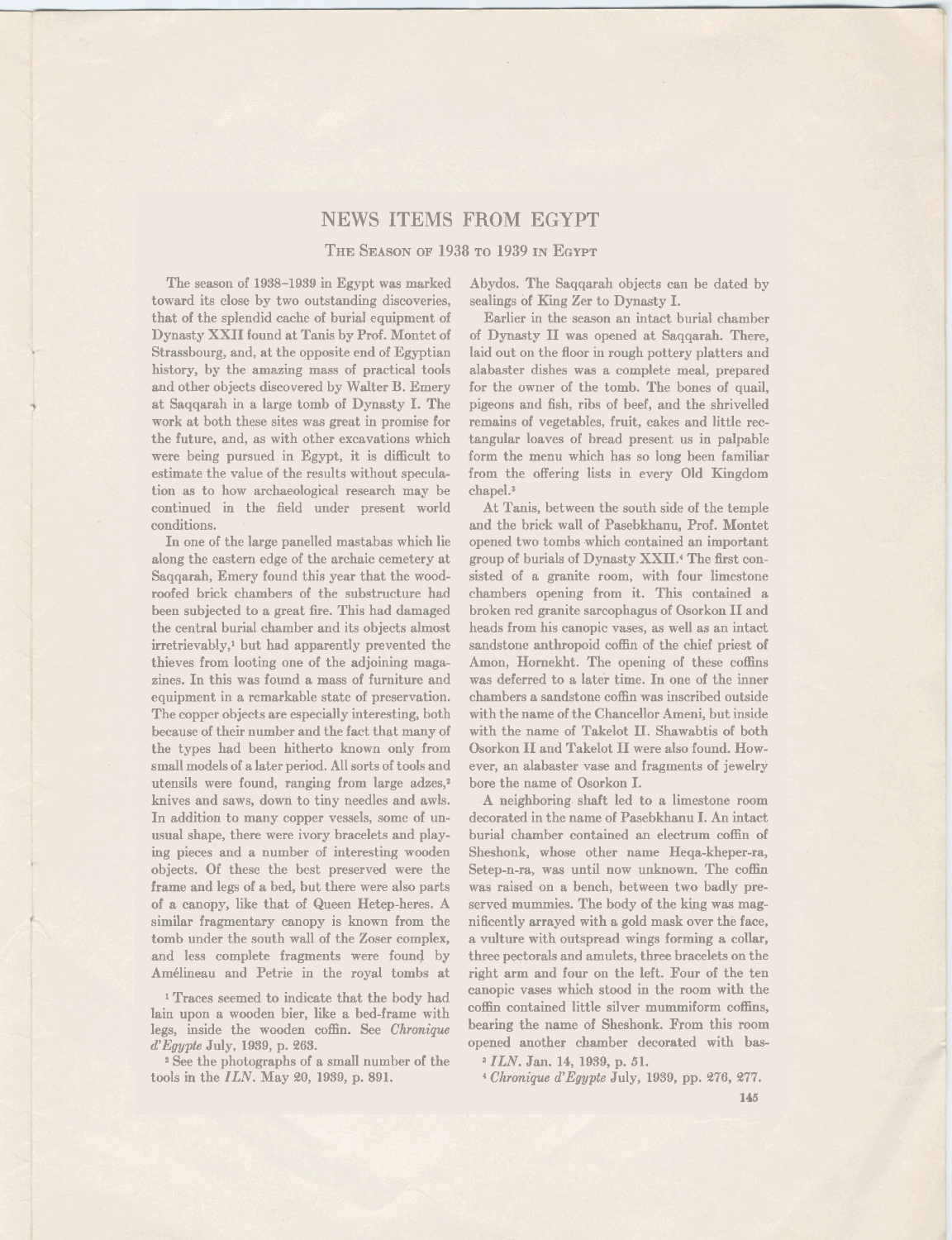reliefs and containing a granite coffin. A walled up doorway leads from the main chamber to a granite lined room which has not yet been examined.

It is not yet possible to understand the problems presented by this rich find, but its importance is at once obvious. It looks from the brief reports **so** far available as though Prof. Montet may have discovered a cache resembling somewhat the great find of the late 19th century at Deir el Bahari and providing missing material for the kings who ruled from the Delta and were buried there and not on the western bank at Thebes. From the point of view of the history of Egyptian art, the electrum coffin and jewelry of Sheshonk are equally important. Again it is not yet possible to speak definitely until the material **has** been studied and published, but it is interesting to see the high degree of craftsmanship in such individual pieces **as** the gold mask, or one of the bracelets, which is particularly exquisite in design and workmanship. At the same time the electrum coffin with its hawk's head has a more barbaric magnificence. The cutting of its intricate decoration in the rare and costly metal is vigorous, but crude in comparison with some of the jewelry of Sheshonk.

While producing less dramatic results, the excavating and recording of other sites in Egypt and the Sudan were of exceptional importance. In the region of Luxor, Robichon and Varille investigated the substructure of the temple of Medamud, where they found traces of **an** earlier shrine, apparently of the First Intermediate Period.<sup>5</sup> This curious structure, consisting of a polygonal enclosure surrounding a sacred grove in which two underground shrines, covered by mounds and approached by winding corridors entered from a court, seems to have served the cult of Osiris. The presence of this early sanctuary clarifies certain obscure references to Medamud of later times and explains the association through a sacred tree cult of Medamud and Medinet Habu. The worship of Monthu, the god pre-eminently associated with Medamud, seems to have been introduced in the Middle Kingdom by Sesostris 111.

At Deir el Medineh,<sup>6</sup> Bruyére examined the enclosure of the Ptolemaic temple, with the intention of clearing up the problem of the earlier structures which preceded it. These were found to be chiefly Ramesside, although in Dynasty XVIII there certainly seems to have been a simple

shrine of Hathor on the spot and perhaps an as yet undiscovered temple of Amon. Around these were built many little chapels of the guild of necropolis workmen. Later a reconstruction of the Hathor shrine was undertaken by Ramses II and his Vizier Paser, and connected with this structure were found traces of a dwelling which is apparently reminiscent of the palaces attached to the great temples of Medinet Habu and the Ramesseum.

At Karnak, where the patiently reconstructed little building of Sesostris I is now standing virtually complete, a perfect illustration of what such work can accomplish, Chevrier continued to sort and catalogue the multitude of fragments from structures destroyed in the long growth of the great Amon temple, while at the same time directing the consolidation of the fabric of the enormous edifice. Herbert Ricke, for the Borchardt Institute, in conjunction with the Egyptian Government, devoted a part of the season to **an** area near the precinct of Mut, where in the previous year he had laid bare the unusual ground plan of the temple, numbered 16 by Lepsius, constructed by Hatshepsut, and a "landing chapel" connected with it.<sup>7</sup> Across the river, the Hatshepsut temple at Deir el Bahari is gradually emerging from a mass of scaffolding which has for years obscured one or another of its terraces. M. Baraize has achieved a particularly happy result with the Hathor shrine, the façade of which has been put together from widely scattered blocks and shattered bits.

The Oriental Institute of Chicago worked **as**  usual on its splendid records of the Medinet Habu Temple and Karnak. Two volumes in the Oriental Institute series have appeared during the course of the year, to emphasize the lasting value of this work. One of these is the second volume on the excavations of Medinet Habu by Uvo Holscher *(The Temples of the Eighteenth Dynasty)* ; the other, from farther afield at Memphis, is Prentice Duell's volume on the Mastaba of Mereruka. At Gurneh, Mr. and Mrs. N. de G. Davies were again at work on various tasks concerned with the copying and publication of the tombs of the Theban nobles, particularly the fine chapel of Ramose, the publication of which is well advanced. Mr. Harry Burton also went on with his photographic survey for the Metropolitan Museum.

Prof. Michalowski of the University of Warsaw **<sup>5</sup>***Chronique d'Egypte* July, 1939, p. 965. **7** See *Annales du* Service *des Antiquités de*  **<sup>6</sup>***Ibid.,* pp. 968 ff. *I'Egypte* xxxviii, pp. **357 ff.**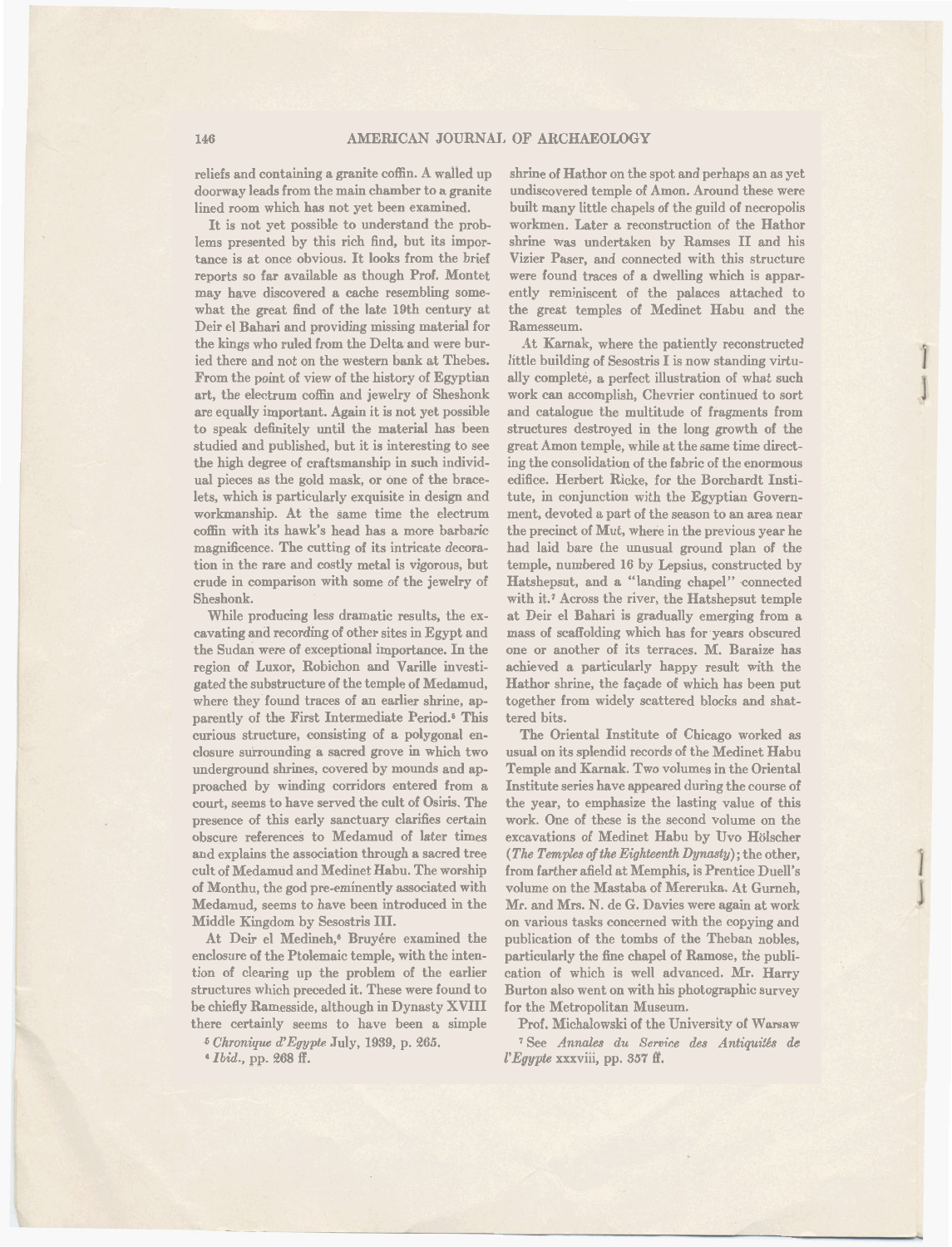worked again at Edfu, as in former years, in the restorations on paper of the various buildings of Old and Middle Kingdom cemeteries and in the that unique complex are gradually taking form in Ptolemaic town, which now gives an interesting impression of what a village of the Southern tions under his painstaking direction. A small Thebaid was like in Graeco-Roman times.<sup>8</sup> At el Eshmunein (Hermopolis) in Middle Egypt, Prof. Roeder followed up the work in the precinct of the tect Imhotep) was found in the course of this temple of Thoth, which had in the previous season clearance work. A supplementary volume on the produced important reliefs of the time of Akhen-Step Pyramid excavations, contributed by M. aton. Farther out on the edge of the western Lauer, appeared in the spring.<sup>11</sup><br>desert at Touneh el Gebel (Hermopolis Magna), In the Memphite area, the last two years have desert at Touneh el Gebel (Hermopolis Magna), In the Memphite area, the last two years have<br>Prof. Sami Gabra excavated a huge catacomb been particularly productive in illustrating the Prof. Sami Gabra excavated a huge catacomb containing ex-votos and burials of ibis and dogcontaining ex-votos and burials of ibis and dog-<br>
faced baboons, animals sacred to Thoth, There, in dom. In the archaic cemetery at Saqqarah, faced baboons, animals sacred to Thoth. There, in dom. In the archaic cemetery at Saqqarah, the archives office, he found tucked away in a jar Emery found two well preserved primitive niche a well preserved judicial and mathematical Demotic papyrus which should shed much light on the laws and customs of Ptolemaic-Roman Egypt.<sup>9</sup>

On the southern edge of the Fayûm, Prof.<br>Vogliano, of the University of Milan, has excavated for several seasons the sanctuary of Medinet el Madi, enlarged by the Ptolemaic and Roman rulers of Egypt around a small and sur-<br>
prisingly well preserved shrine of the Middle Kingdom. In the *Illustrated London News* of Jan. the outlines and cutting of the reliefs. At Giza, a<br>21. 1939. pp. 106–107. he reproduces some photo-<br>short excavation carried out along the eastern **21, 1939,** pp. **106-107,** he reproduces some photo- short excavation carried out along the eastern graphs of the later constructions and sculpture, as well as the splendid head attributed to Amenem- produced indisputable proof that the temple of hat III from a previous season's digging, which Cheops was decorated with limestone carvings in has for some time been exhibited in the Cairo fine low relief. The tourist road to the Sphinx ran has for some time been exhibited in the Cairo Museum. Farther north, on the western edge of over this area and the basalt pavement of the the Delta, the German Institute devoted a part of forecourt has long been visible. Unfortunately, the winter to the remarkable prehistoric site of practically nothing remained above the foundathe winter to the remarkable prehistoric site of Merimde Beni-Salame, where Prof. Junker has tions of the temple, and even the ground plan will

The Nubian expedition of the Egypt Exploration Society worked last year at Amarah West. tion. One had the upper portion of a large figure There Mr. H. W. Fairman completed the excava- of the king wearing the red crown, and, thrown tion of the temple. A photographic record and over his shoulder, a long wavy-edged scarf, such as<br>tracings were also made of its inscriptions and is worn by the king on a relief of the Middle tracings were also made of its inscriptions and reliefs. A test survey of the neighboring cemetery Kingdom found by Petrie at Memphis.<sup>12</sup> Behind<br>was undertaken, and it has become apparent that him stands at least one small figure, that may was undertaken, and it has become apparent that him stands at least one small figure, that may the town is one of the best preserved of Pharaonic possibly be holding on his shoulder one of the the town is one of the best preserved of Pharaonic times.<sup>10</sup> temple door-bolts, but the surface is so badly

reconstruction in the Zoser Temple continues to other block is much better preserved and shows produce striking results. M. Lauer's brilliant the king, in Heb-Sed garb, seated on a throne, with

<sup>8</sup>*Chronique d'Egypte* July, **1939,** p. **267.** 

July, **1939,** p. 278.

p. **12.**  <sup>10</sup> *Report of the Egypt Exploration Society* 1938, that unique complex are gradually taking form in stone, as blocks are replaced in their original posi-Zoser (that with the name of his vizier and archi-Step Pyramid excavations, contributed by M.<br>Lauer, appeared in the spring.<sup>11</sup>

Emery found two well preserved primitive niche<br>stones. These plaques of limestone, sculptured with a scene in relief of the owner seated at the funerary meal, were apparently built into the upper part of a brick niche, in the position of the tablet of the later stone false-door. One of these, for the first time, had the paint almost perfectly preserved. It is interesting to see how the restricted color scheme, predominantly red, black<br>and white, with small areas of green and probably yellow, carries out the archaic feeling present in worked for a number of years.<br>
be difficult to reconstruct. But two blocks, as well<br>
The Nubian expedition of the Egypt Explora-<br>
as some smaller fragments, retained their decora-At Saqqarah, the work of minor clearance and weathered that it is impossible to be certain. The part of the cartouche of Cheops behind him. A **<sup>9</sup>***ILN.* May **13, 1939,** p. **840;** *Chronique d'Egypte* damaged portion contains the head of a much

11 Jean-Phillipe Lauer, *Fouilles à Saqqarah, La* 

**<sup>12</sup>**Petrie, *The Palace* of *Apries,* Pl. VII.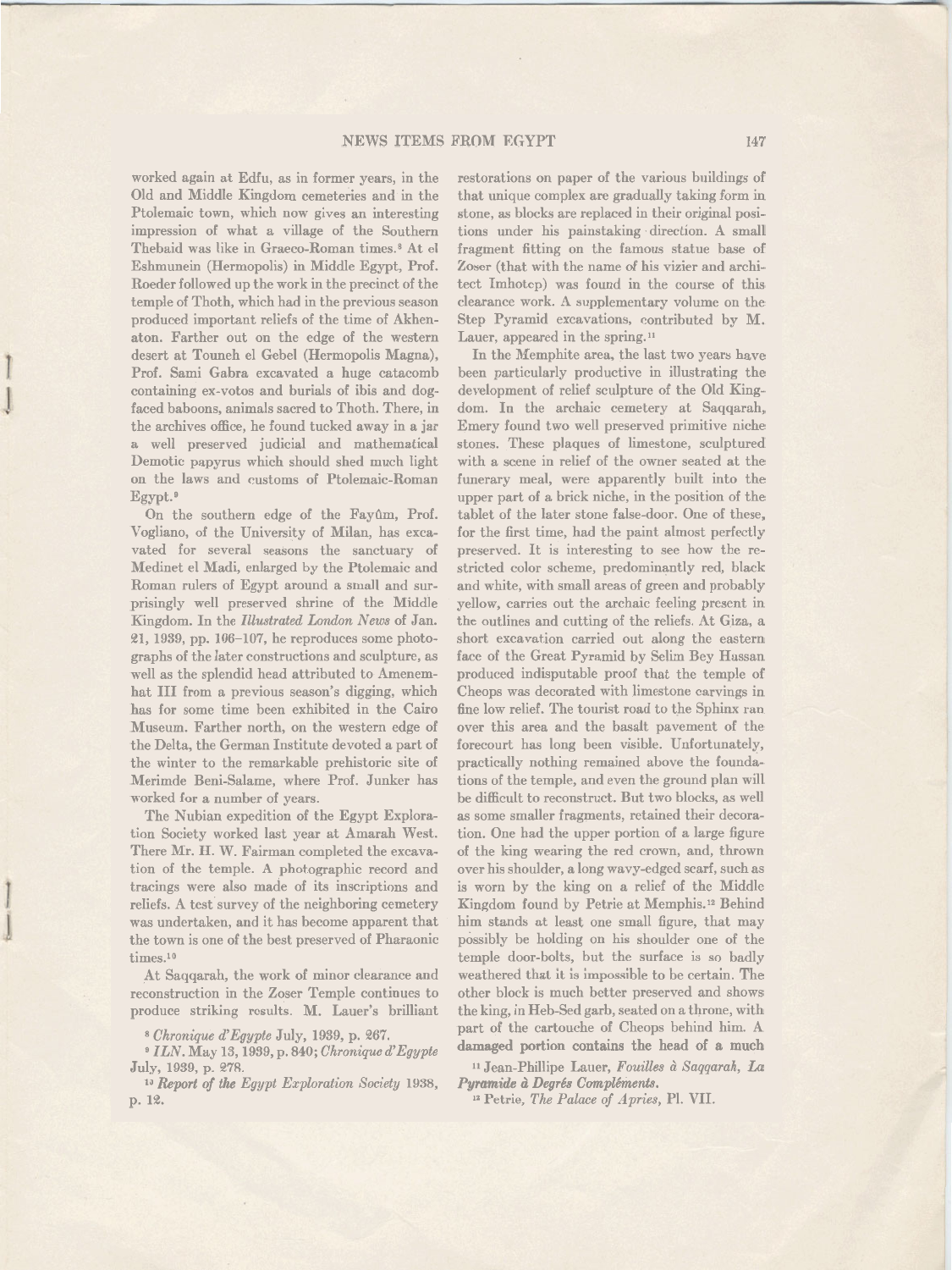larger kneeling **(?)** figure. Four broken lines of in- Borchardt's volume on the reliefs of Sahura in broken away complete this very fragmentary but

forward a tentative suggestion in a volume now in prepared the plates under Jéquier's direction.<br>the press that the causeway, at least, was deco- Dr. George A. Reisner and the Harvard-Boston the press that the causeway, at least, was decorated with reliefs. This was based partly on refer- Expedition continued during the season of **1938**  ences in Herodotus and partly upon a block found by Holscher, which is probably to be assigned to cemeteries, undertaking some minor clearance the Chephren causeway. It had been hitherto as-<br>sure work in the western cemetery in connection with<br>sured that the Giza temples, which were largely<br>this. The first volume of the Giza series is now sumed that the Giza temples, which were largely lined with granite, had at the most been only nearly completed and it is hoped that, in spite of sparingly decorated with inscriptions cut in the war conditions, the Oxford University Press will sparingly decorated with inscriptions cut in the hard stone. The new pieces not only add to our be able to issue it early in **1940.** A history **of** Old very meagre evidence for the decoration of a royal Kingdom sculpture and painting, forming a part temple before the beginning of Dynasty V, but of the series, is also in a well advanced stage of they provide material for a stylistic comparison printing, and further volumes are in progress.<br>with other reliefs of the reigns of Cheops and Mr. Joseph Lindon Smith, again making Harvard with other reliefs of the reigns of Cheops and Chephren which this writer has been engaged in Camp his base of operations, completed **a** number sorting and trying to piece together in an attempt of fine paintings of Egyptian reliefs at **Luxor,**  to reconstruct some of the shattered evidence Abydos and Saqqarah, which have been added to from the chapels of queens and princes in the the large collection of his work in the Boston royal cemetery at Giza. Museum.

Unas temple, excavated by Selim Bey Hassan in **1937-1938,"** added a very valuable series of scenes Hetep-heres, the mother of the builder of the to the known repertoire of the temple decorator. Among these was a rare parallel to the "seasons" reconstructed box which probably held the curscenes of the Abu-Gurob Sun Temple of Ne-user- tains of her great gold bed-canopy was delivered ra. Beautifully drawn animals, including a giraffe, to the Cairo Museum. 15 Haggi Ahmed Yusuf, of the hunting scene of Sahura. Entirely new for a royal worked for two years on this technically difficult temple is a craftswork scene, which suggests com- task, at the same time preparing a very beautiful parison with the scattered reliefs of the chapel of facsimile of the box for the Boston Museum. The Tep-m-ankh (Mariette D **11** at Saqqarah). Even thin gold casing and hundreds of faience inlays, more interesting are the representations of freight forming the patterns and inscriptions with the boats bringing the granite columns and archi- name of Sneferuw, had to be applied and inserted traves of the temple from the quarries at Assuan, into the carved surface of a box newly constructed and **a** fragment from a battle-scene like that in two from the careful record taken in the tomb. The

eagerly to be awaited since the volume on the greatest ladies of Dynasty IV. reliefs of the Pepy II temple, which appeared last In closing this survey of activities in Egypt winter, indicates how much can be done with such during the past season I should like to emphasize winter, indicates how much can be done with such during the past season I should like to emphasize fragmentary material.<sup>14</sup> Since the publication of the importance of Walter B. Emery's excavations

<sup>14</sup> Gustave Jéquier, *Le Monument Funéraire de Pepi II, Le Temple. "ILN.* NOV. **18, 1939,** pp. **757-758.** 

scription containing a reference to the Great **1913,** Jéquier's work is the most important con-Pyramid and two minor figures almost entirely tribution to our knowledge of the decoration of an<br>broken away complete this very fragmentary but Old Kingdom temple. No small part of the credit important scene. for both the reconstruction of parts of the actual The discovery of this evidence that the temple temple itself and its publication is due to the of Cheops was decorated with reliefs is particu- clever assembling of material and excellent larly gratifying to the present writer who had put draughtsmanship of Ahmed Effendi Yusuf, who

For the Fifth Dynasty, the causeway of the A further step in another long and laborious has temple, excavated by Selim Bey Hassan in task, the restoration of the furniture of Queen casting department of the Cairo Museum, had Dynasty VI private chapels.<br>The publication of these reliefs is all the more of furniture which once belonged to one of the of furniture which once belonged to one of the

the importance of Walter B. Emery's excavations **<sup>13</sup>***Annales du Service des Antiquités de l'Egypte* at Saqqarah, conducted with the assistance of xxxviii, p. 503.<br>
<sup>24</sup> Xaki Yusuf Saad. In recent years these have not<br>
<sup>14</sup> Gustave Jéquier. *Le Monument Funéraire de* only contributed vital material to our understand